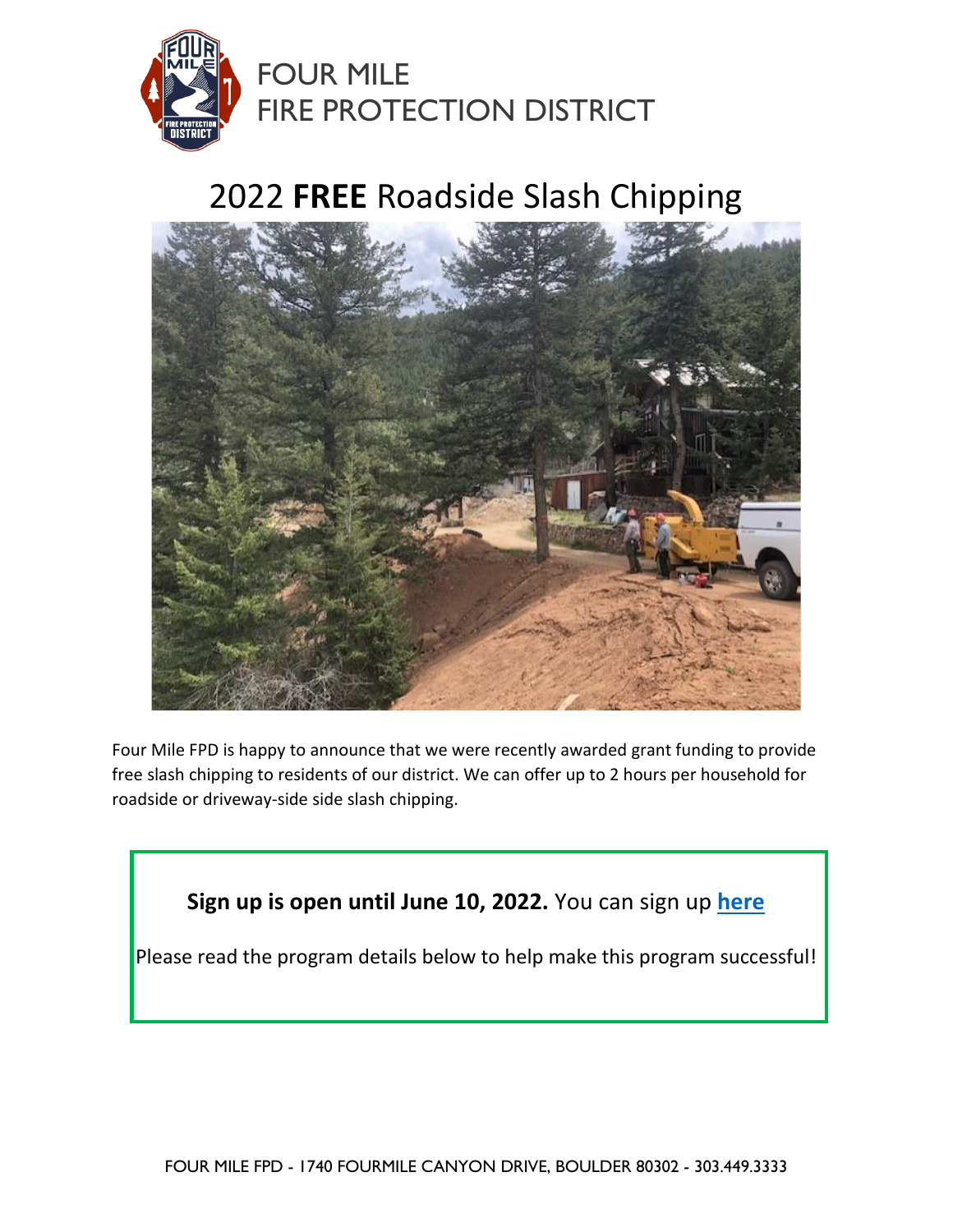

## **Program Overview and Slash Specifications**

As part of Four Mile FPD's wildfire risk reduction efforts, we were successful in seeking grant funding to provide free chipping to the community. We encourage you to prioritize slash removal that is consistent with defensible space standards that are available [here](https://csfs.colostate.edu/wp-content/uploads/2021/04/2021_CSFS_HIZGuide_Web.pdf) (*pay particular attention to Zone 1, 0-5' from your home, those recommendations are on Page 8, but the entire document is very useful to review*).

The program is only available to residents of the Four Mile Fire District and only provides for roadside or driveway-side chipping, we cannot haul slash to roads edge as part of this grant program, so please ensure the slash is accessible to our truck and chipper.

Slash must be arranged with the cut ends facing the road/driveway, and should be neatly piled in a linear row(s) (please avoid piles taller than 6', and limit the total linear length to approximately 40') the picture below shows an example of the ideal arrangement of a slash pile.



We are only able to woodchip slash that is 6" and smaller in diameter, and no longer than 10' in length. **We cannot chip dimensional lumber, roots or large logs.** Please ensure that the slash is free of any rocks, dirt, spikes, nails, barbed wire fencing, etc, as this can seriously damage our equipment. If we find traces of unacceptable materials in the slash pile, we may not be able to chip any of your slash.